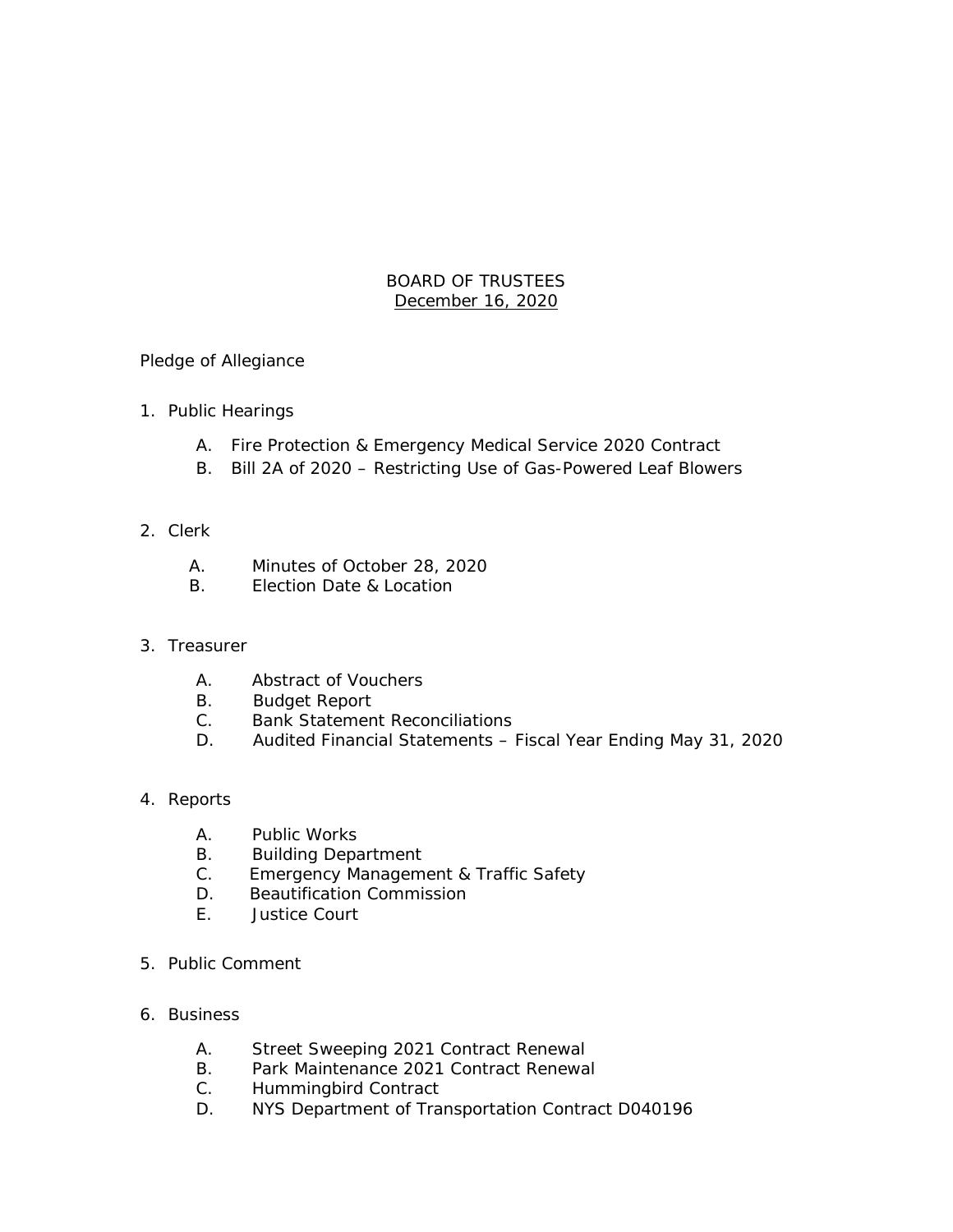PLEASE TAKE NOTICE: The Board of Trustees of the Village of Port Washington North will hold a regular Board meeting on December 16, 2020 at 7:30 pm at the Village Hall, 3 Pleasant Avenue, Port Washington, New York. Pursuant to the Governor's Executive Order 103, the meeting will be held simultaneously via video conference and telephone conferencing. The public will have access to the meeting and will be able to participate. At the meeting anybody who wishes to comment may do so during the scheduled public hearing and public comment period.

The public will be able to access and participate at the meeting by joining the Zoom meeting with ID 865 5480 6351 and the password 604964 . Those that wish to join the meeting by teleconference may do so by using the following phone number 1-646-558-8656. Any questions can be asked through [PWNorthCommunications@gmail.com](mailto:PWNorthCommunications@gmail.com)  or call the Port Washington North Village Hall at 516-883-5900.

Dated: December 11, 2020 Port Washington, New York

> Palma Torrisi, Village Clerk VILLAGE OF PORT WASHINGTON NORTH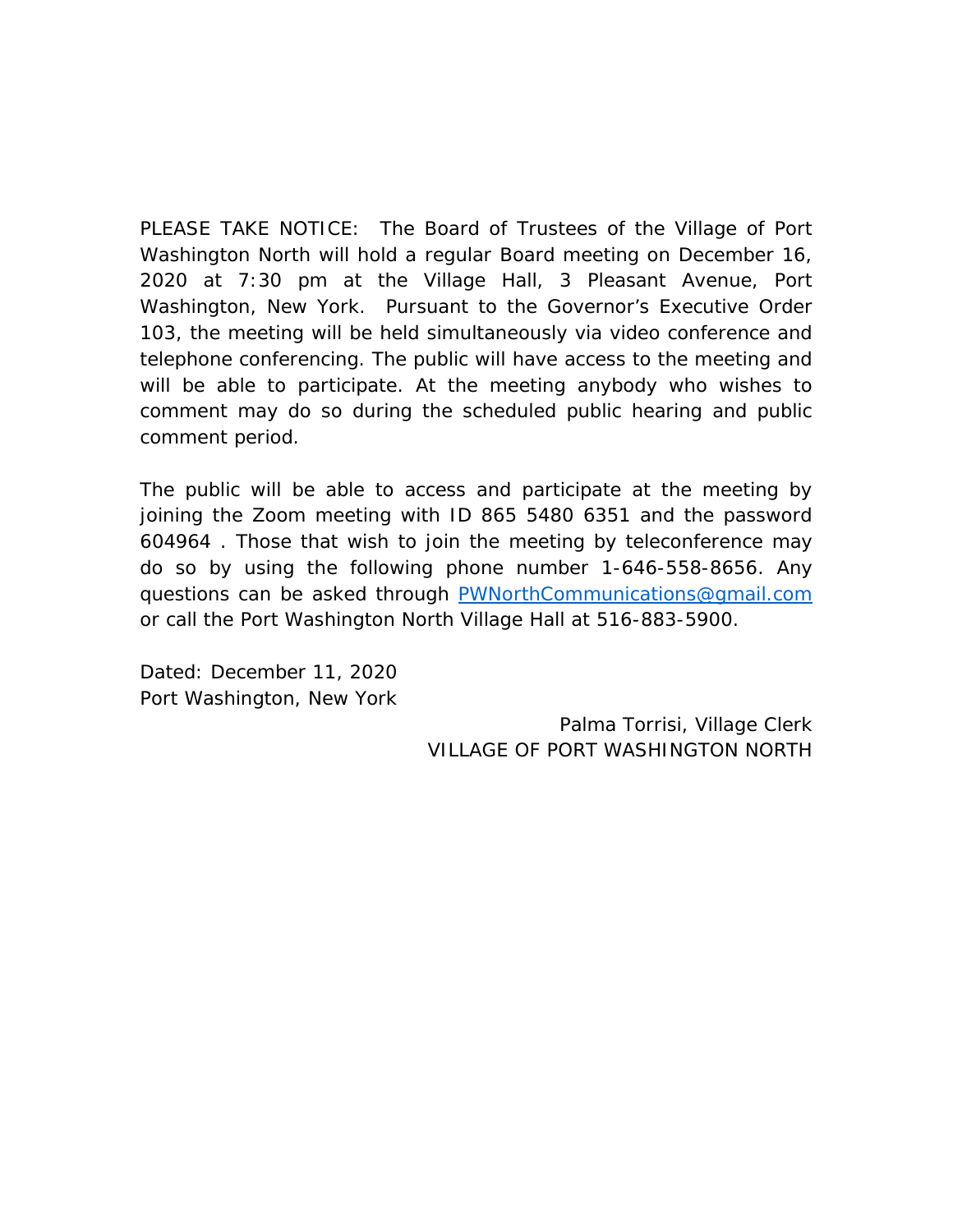PLEASE TAKE NOTICE that the Board of Trustees of the Village of Port Washington North will hold a public hearing commencing at 7:30 p.m. on Wednesday, December 16, 2020 at the Village Hall, 3 Pleasant Avenue, Port Washington, New York 11050, with respect to a proposed contract with the Port Washington Fire Department Inc. for the furnishing of fire protection and emergency medical service within the Village for the period of January 1, 2021 through December 31, 2021 at a cost to the Village of \$281,704.00. This notice is given pursuant to Section 4-412, subdivision 3(9), of the Village Law of the State of New York.

At said public hearing all parties in interest will be given an opportunity to be heard. Copies of the proposed contract are on file with the Village Hall and may be seen during normal business hours. Any needing special accommodation pursuant to the Americans with Disabilities Act should contact the Village Clerk at least four business days before the meeting.

Dated: Port Washington, New York November 25, 2020

> By Order of the Board of Trustees VILLAGE OF PORT WASHINGTON NORTH Palma Torrisi, Village Clerk